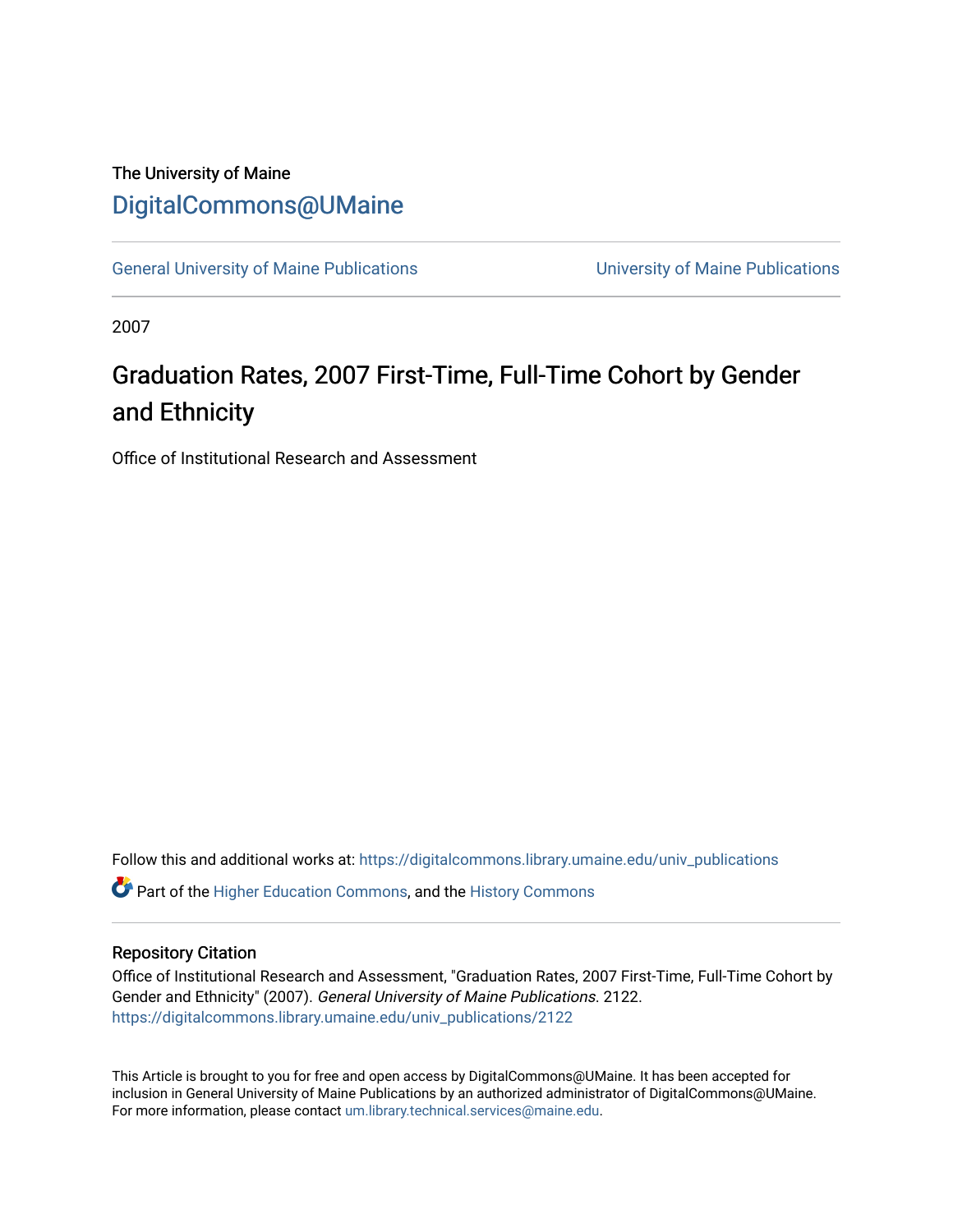#### **Graduation Rates 2007 First-Time, Full-Time Cohort**

|         |                                           |               |                   | <b>Rates by Gender and Ethnicity</b> |                                |                                    |                                          |                                               |                                               |                                              |
|---------|-------------------------------------------|---------------|-------------------|--------------------------------------|--------------------------------|------------------------------------|------------------------------------------|-----------------------------------------------|-----------------------------------------------|----------------------------------------------|
|         |                                           | <b>Cohort</b> | <b>Exclusions</b> | Revised<br>Cohort                    | Graduated<br><b>Four Years</b> | Graduated<br>Four or Five<br>Years | Graduated<br><b>Six Years or</b><br>Less | <b>Four Year</b><br><b>Graduation</b><br>Rate | <b>Five Year</b><br><b>Graduation</b><br>Rate | <b>Six Year</b><br><b>Graduation</b><br>Rate |
|         | Nonresident alien                         | 17            | 0                 | 17                                   | 6                              | 6                                  | 6                                        | 35.3%                                         | 35.3%                                         | 35.3%                                        |
|         | Hispanic/Latino                           | 11            | $\Omega$          | 11                                   | 4                              |                                    |                                          | 36.4%                                         | 63.6%                                         | 63.6%                                        |
|         | American Indian/Alaskan Native            | 9             | $\Omega$          | 9                                    | $\overline{2}$                 | 3                                  | 3                                        | 22.2%                                         | 33.3%                                         | 33.3%                                        |
|         | Asian                                     | 11            | 0                 | 11                                   | 4                              | 5                                  | 6                                        | 36.4%                                         | 45.5%                                         | 54.5%                                        |
| Males   | <b>Black or African American</b>          | 21            | $\Omega$          | 21                                   | $\overline{2}$                 | 8                                  | 8                                        | 9.5%                                          | 38.1%                                         | 38.1%                                        |
|         | Native Hawaiian or Other Pacific Islander | $\Omega$      | $\Omega$          | $\Omega$                             | 0                              | 0                                  | 0                                        |                                               |                                               |                                              |
|         | White                                     | 818           | $\Omega$          | 818                                  | 261                            | 397                                | 443                                      | 31.9%                                         | 48.5%                                         | 54.2%                                        |
|         | Two or more races                         | 8             | $\Omega$          | 8                                    | $\overline{2}$                 | 6                                  | 6                                        | 25.0%                                         | 75.0%                                         | 75.0%                                        |
|         | <b>Unknown</b>                            | 58            | $\mathbf 0$       | 58                                   | 20                             | 32                                 | 36                                       | 34.5%                                         | 55.2%                                         | 62.1%                                        |
|         | <b>Total Males</b>                        | 953           | $\Omega$          | 953                                  | 301                            | 464                                | 515                                      | 31.6%                                         | 48.7%                                         | 54.0%                                        |
|         | Nonresident alien                         | 10            | $\Omega$          | 10                                   | 8                              | 8                                  | 8                                        | 80.0%                                         | 80.0%                                         | 80.0%                                        |
|         | Hispanic/Latino                           | 16            | $\Omega$          | 16                                   | 5                              | 7                                  | 9                                        | 31.3%                                         | 43.8%                                         | 56.3%                                        |
|         | American Indian/Alaskan Native            | 10            | $\Omega$          | 10                                   | 2                              | 2                                  | $\overline{4}$                           | 20.0%                                         | 20.0%                                         | 40.0%                                        |
|         | Asian                                     | 9             | $\Omega$          | 9                                    | 3                              | 3                                  | 3                                        | 33.3%                                         | 33.3%                                         | 33.3%                                        |
| Females | <b>Black or African American</b>          | 8             | $\Omega$          | 8                                    |                                | 2                                  | $\overline{2}$                           | 12.5%                                         | 25.0%                                         | 25.0%                                        |
|         | Native Hawaiian or Other Pacific Islander | $\Omega$      | $\Omega$          | $\Omega$                             | $\Omega$                       | $\Omega$                           | 0                                        |                                               | $- -$                                         |                                              |
|         | White                                     | 765           | 0                 | 765                                  | 310                            | 409                                | 432                                      | 40.5%                                         | 53.5%                                         | 56.5%                                        |
|         | Two or more races                         | 6             | $\Omega$          | 6                                    | 2                              | 4                                  | 5                                        | 33.3%                                         | 66.7%                                         | 83.3%                                        |
|         | <b>Unknown</b>                            | 40            |                   | 39                                   | 16                             | 29                                 | 31                                       | 41.0%                                         | 74.4%                                         | 79.5%                                        |
|         | <b>Total Females</b>                      | 864           |                   | 863                                  | 347                            | 464                                | 494                                      | 40.2%                                         | 53.8%                                         | 57.2%                                        |
|         | Total First-Time, Full-Time Cohort        | 1,817         |                   | 1,816                                | 648                            | 928                                | 1,009                                    | 35.7%                                         | 51.1%                                         | 55.6%                                        |

#### **Total Cohort Exclusions Revised Cohort Graduated Four Years Graduated Four or Five Six Years or Graduation Years Graduated Less Four Year Rate Rates by Pell Grant/Stafford Loan Category**

|                                                         | Conort | Conort | <b>Four Years</b> | Years | Less  | Rate  | Rate  | Rate  |
|---------------------------------------------------------|--------|--------|-------------------|-------|-------|-------|-------|-------|
| <b>Pell Grant Recipient</b>                             | 462    | 462    | 128               | 194   | 212   | 27.7% | 42.0% | 45.9% |
| Subsidized Stafford Loan who did not receive Pell Grant | 561    | 561    | 170               | 271   | 298   | 30.3% | 48.3% | 53.1% |
| Received neither Pell nor Stafford Loan                 | 794    | 793    | 350               | 463   | 499   | 44.1% | 58.4% | 62.9% |
| Total                                                   | 1.817  | .816   | 648               | 928   | 1,009 | 35.7% | 51.1% | 55.6% |

**Five Year Graduation** 

**Six Year Graduation**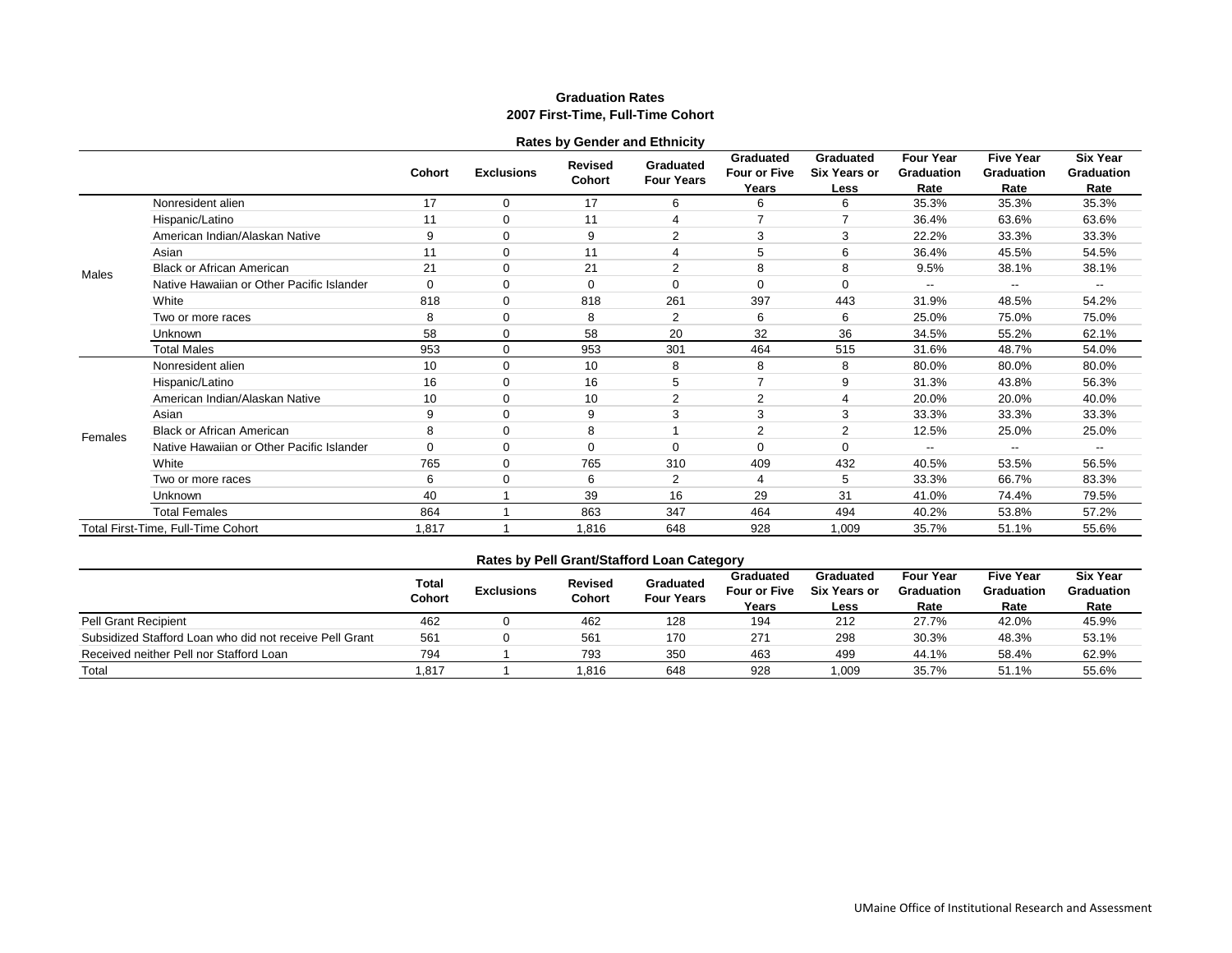#### **Graduation Rates 2008 First-Time, Full-Time Cohort**

|         |                                           |          |                   | <b>Rates by Gender and Ethnicity</b> |                                |                                    |                                          |                                               |                                               |                                              |
|---------|-------------------------------------------|----------|-------------------|--------------------------------------|--------------------------------|------------------------------------|------------------------------------------|-----------------------------------------------|-----------------------------------------------|----------------------------------------------|
|         |                                           | Cohort   | <b>Exclusions</b> | <b>Revised</b><br>Cohort             | Graduated<br><b>Four Years</b> | Graduated<br>Four or Five<br>Years | Graduated<br><b>Six Years or</b><br>Less | <b>Four Year</b><br><b>Graduation</b><br>Rate | <b>Five Year</b><br><b>Graduation</b><br>Rate | <b>Six Year</b><br><b>Graduation</b><br>Rate |
|         | Nonresident alien                         | 14       | 0                 | 14                                   |                                | 9                                  | 9                                        | 50.0%                                         | 64.3%                                         | 64.3%                                        |
|         | Hispanic/Latino                           | 13       | $\mathbf 0$       | 13                                   | 3                              | 8                                  | 8                                        | 23.1%                                         | 61.5%                                         | 61.5%                                        |
|         | American Indian/Alaskan Native            | 8        | $\Omega$          | 8                                    | $\overline{2}$                 | 5                                  | 6                                        | 25.0%                                         | 62.5%                                         | 75.0%                                        |
|         | Asian                                     | 14       | $\Omega$          | 14                                   | 4                              | 7                                  |                                          | 28.6%                                         | 50.0%                                         | 50.0%                                        |
| Males   | <b>Black or African American</b>          | 24       | 0                 | 24                                   | 5                              | 9                                  | 9                                        | 20.8%                                         | 37.5%                                         | 37.5%                                        |
|         | Native Hawaiian or Other Pacific Islander |          | $\Omega$          |                                      | $\Omega$                       | $\Omega$                           | 0                                        | --                                            | --                                            |                                              |
|         | White                                     | 822      | 4                 | 818                                  | 276                            | 430                                | 462                                      | 33.7%                                         | 52.6%                                         | 56.5%                                        |
|         | Two or more races                         | 9        | $\mathbf 0$       | 9                                    | 3                              | 4                                  | 4                                        | 33.3%                                         | 44.4%                                         | 44.4%                                        |
|         | <b>Unknown</b>                            | 83       | $\mathbf 0$       | 83                                   | 20                             | 39                                 | 46                                       | 24.1%                                         | 47.0%                                         | 55.4%                                        |
|         | <b>Total Males</b>                        | 988      | 4                 | 984                                  | 320                            | 511                                | 551                                      | 32.5%                                         | 51.9%                                         | 56.0%                                        |
|         | Nonresident alien                         | 16       | $\Omega$          | 16                                   | 11                             | 13                                 | 13                                       | 68.8%                                         | 81.3%                                         | 81.3%                                        |
|         | Hispanic/Latino                           | 13       | 0                 | 13                                   | 5                              | 5                                  | 5                                        | 38.5%                                         | 38.5%                                         | 38.5%                                        |
|         | American Indian/Alaskan Native            | 5        | $\mathbf 0$       | 5                                    | $\mathbf 0$                    |                                    | 3                                        | 0.0%                                          | 20.0%                                         | 60.0%                                        |
|         | Asian                                     | 6        | 0                 | 6                                    | 5                              | 5                                  | 5                                        | 83.3%                                         | 83.3%                                         | 83.3%                                        |
| Females | <b>Black or African American</b>          | 6        | $\mathbf 0$       | 6                                    |                                | 3                                  | 4                                        | 16.7%                                         | 50.0%                                         | 66.7%                                        |
|         | Native Hawaiian or Other Pacific Islander | $\Omega$ | $\Omega$          | $\Omega$                             | 0                              | $\Omega$                           | 0                                        |                                               |                                               |                                              |
|         | White                                     | 817      |                   | 816                                  | 341                            | 485                                | 517                                      | 41.8%                                         | 59.4%                                         | 63.4%                                        |
|         | Two or more races                         | 17       | 0                 | 17                                   | 5                              | 7                                  | 9                                        | 29.4%                                         | 41.2%                                         | 52.9%                                        |
|         | <b>Unknown</b>                            | 68       | $\mathbf 0$       | 68                                   | 29                             | 45                                 | 45                                       | 42.6%                                         | 66.2%                                         | 66.2%                                        |
|         | <b>Total Females</b>                      | 948      |                   | 947                                  | 397                            | 564                                | 601                                      | 41.9%                                         | 59.6%                                         | 63.5%                                        |
|         | Total First-Time, Full-Time Cohort        | 1,936    | 5                 | 1,931                                | 717                            | 1,075                              | 1,152                                    | 37.1%                                         | 55.7%                                         | 59.7%                                        |

|                                                         | <b>Total</b><br>Cohort | <b>Exclusions</b> | <b>Revised</b><br>Cohort | Graduated<br><b>Four Years</b> | Graduated<br><b>Four or Five</b><br>Years | Graduated<br><b>Six Years or</b><br>Less | <b>Four Year</b><br>Graduation<br>Rate | <b>Five Year</b><br><b>Graduation</b><br>Rate | <b>Six Year</b><br>Graduation<br>Rate |
|---------------------------------------------------------|------------------------|-------------------|--------------------------|--------------------------------|-------------------------------------------|------------------------------------------|----------------------------------------|-----------------------------------------------|---------------------------------------|
| <b>Pell Grant Recipient</b>                             | 478                    |                   | 476                      | 142                            | 229                                       | 255                                      | 29.8%                                  | 48.1%                                         | 53.6%                                 |
| Subsidized Stafford Loan who did not receive Pell Grant | 659                    |                   | 658                      | 238                            | 366                                       | 390                                      | 36.2%                                  | 55.6%                                         | 59.3%                                 |
| Received neither Pell nor Stafford Loan                 | 799                    |                   | 797                      | 337                            | 480                                       | 507                                      | 42.3%                                  | 60.2%                                         | 63.6%                                 |
| Total                                                   | 1.936                  |                   | 1,931                    | 717                            | .075                                      | 1,152                                    | 37.1%                                  | 55.7%                                         | 59.7%                                 |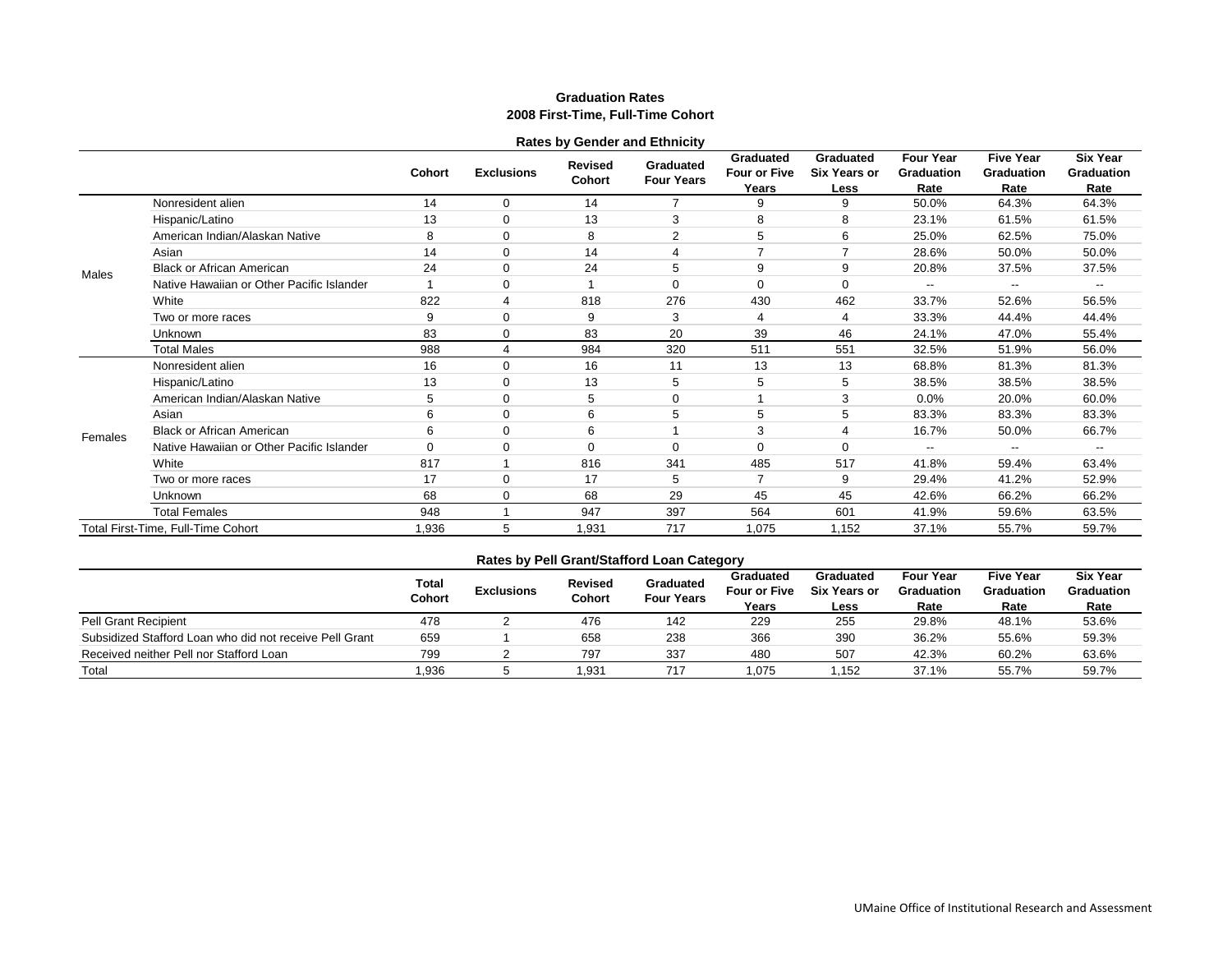#### **Graduation Rates 2009 First-Time, Full-Time Cohort**

|         |                                           |                |                   |                   | <b>Rates by Gender and Ethnicity</b> |                                           |                                          |                                               |                                               |                                              |
|---------|-------------------------------------------|----------------|-------------------|-------------------|--------------------------------------|-------------------------------------------|------------------------------------------|-----------------------------------------------|-----------------------------------------------|----------------------------------------------|
|         |                                           | <b>Cohort</b>  | <b>Exclusions</b> | Revised<br>Cohort | Graduated<br><b>Four Years</b>       | Graduated<br><b>Four or Five</b><br>Years | Graduated<br><b>Six Years or</b><br>Less | <b>Four Year</b><br><b>Graduation</b><br>Rate | <b>Five Year</b><br><b>Graduation</b><br>Rate | <b>Six Year</b><br><b>Graduation</b><br>Rate |
|         | Nonresident alien                         | 15             | $\Omega$          | 15                | 8                                    | 10                                        | 10                                       | 53.3%                                         | 66.7%                                         | 66.7%                                        |
|         | Hispanic/Latino                           | 10             | $\Omega$          | 10                | $\overline{2}$                       | 4                                         | 4                                        | 20.0%                                         | 40.0%                                         | 40.0%                                        |
|         | American Indian/Alaskan Native            | 12             | $\Omega$          | 12                | 3                                    | $\overline{7}$                            | 8                                        | 25.0%                                         | 58.3%                                         | 66.7%                                        |
|         | Asian                                     | $\overline{7}$ | $\Omega$          | $\overline{7}$    | $\overline{4}$                       | 4                                         | 5                                        | 57.1%                                         | 57.1%                                         | 71.4%                                        |
| Males   | <b>Black or African American</b>          | 8              | $\Omega$          | 8                 | $\Omega$                             |                                           |                                          | 0.0%                                          | 12.5%                                         | 12.5%                                        |
|         | Native Hawaiian or Other Pacific Islander | 0              | $\Omega$          | $\Omega$          | $\mathbf 0$                          | $\Omega$                                  | $\mathbf 0$                              | $\overline{\phantom{a}}$                      | --                                            | $\overline{\phantom{a}}$                     |
|         | White                                     | 638            | $\Omega$          | 638               | 223                                  | 335                                       | 357                                      | 35.0%                                         | 52.5%                                         | 56.0%                                        |
|         | Two or more races                         | 11             | $\Omega$          | 11                | $\overline{2}$                       | 5                                         | 5                                        | 18.2%                                         | 45.5%                                         | 45.5%                                        |
|         | Unknown                                   | 55             | $\Omega$          | 55                | 20                                   | 28                                        | 28                                       | 36.4%                                         | 50.9%                                         | 50.9%                                        |
|         | <b>Total Males</b>                        | 756            | $\Omega$          | 756               | 262                                  | 394                                       | 418                                      | 34.7%                                         | 52.1%                                         | 55.3%                                        |
|         | Nonresident alien                         | 16             | $\Omega$          | 16                | 8                                    | 11                                        | 12                                       | 50.0%                                         | 68.8%                                         | 75.0%                                        |
|         | Hispanic/Latino                           | 10             | $\Omega$          | 10                | $\overline{2}$                       | $\overline{4}$                            | 4                                        | 20.0%                                         | 40.0%                                         | 40.0%                                        |
|         | American Indian/Alaskan Native            | 14             | 0                 | 14                | $\overline{2}$                       | 3                                         | $\overline{2}$                           | 14.3%                                         | 21.4%                                         | 14.3%                                        |
|         | Asian                                     | 13             | 0                 | 13                | $\overline{2}$                       | 5                                         |                                          | 15.4%                                         | 38.5%                                         | 7.7%                                         |
| Females | <b>Black or African American</b>          | 20             | $\Omega$          | 20                | $\overline{2}$                       | 4                                         | 5                                        | 10.0%                                         | 20.0%                                         | 25.0%                                        |
|         | Native Hawaiian or Other Pacific Islander | 0              | 0                 | $\Omega$          | $\Omega$                             | $\Omega$                                  | 0                                        | $\overline{\phantom{a}}$                      | $-$                                           | $\overline{\phantom{a}}$                     |
|         | White                                     | 761            | 0                 | 761               | 249                                  | 399                                       | 426                                      | 32.7%                                         | 52.4%                                         | 56.0%                                        |
|         | Two or more races                         | 8              | 0                 | 8                 | $\overline{2}$                       | 3                                         | 10                                       | 25.0%                                         | 37.5%                                         | 125.0%                                       |
|         | Unknown                                   | 56             | $\Omega$          | 56                | 21                                   | 35                                        | 37                                       | 37.5%                                         | 62.5%                                         | 66.1%                                        |
|         | <b>Total Females</b>                      | 898            | 0                 | 898               | 288                                  | 464                                       | 497                                      | 32.1%                                         | 51.7%                                         | 55.3%                                        |
|         | Total First-Time, Full-Time Cohort        | 1,654          | 0                 | 1,654             | 550                                  | 858                                       | 915                                      | 33.3%                                         | 51.9%                                         | 55.3%                                        |

|                                                         | Total<br>Cohort | <b>Exclusions</b> | <b>Revised</b><br>Cohort | Graduated<br><b>Four Years</b> | $\sim$<br>Graduated<br><b>Four or Five</b><br>Years | Graduated<br><b>Six Years or</b><br>Less | <b>Four Year</b><br>Graduation<br>Rate | <b>Five Year</b><br>Graduation<br>Rate | Six Year<br>Graduation<br>Rate |
|---------------------------------------------------------|-----------------|-------------------|--------------------------|--------------------------------|-----------------------------------------------------|------------------------------------------|----------------------------------------|----------------------------------------|--------------------------------|
| <b>Pell Grant Recipient</b>                             | 519             |                   | 519                      | 124                            | 225                                                 | 246                                      | 23.9%                                  | 43.4%                                  | 47.4%                          |
| Subsidized Stafford Loan who did not receive Pell Grant | 513             |                   | 513                      | 194                            | 283                                                 | 300                                      | 37.8%                                  | 55.2%                                  | 58.5%                          |
| Received neither Pell nor Stafford Loan                 | 622             |                   | 622                      | 232                            | 350                                                 | 369                                      | 37.3%                                  | 56.3%                                  | 59.3%                          |
| Total                                                   | .654            |                   | 1.654                    | 550                            | 858                                                 | 915                                      | 33.3%                                  | 51.9%                                  | 55.3%                          |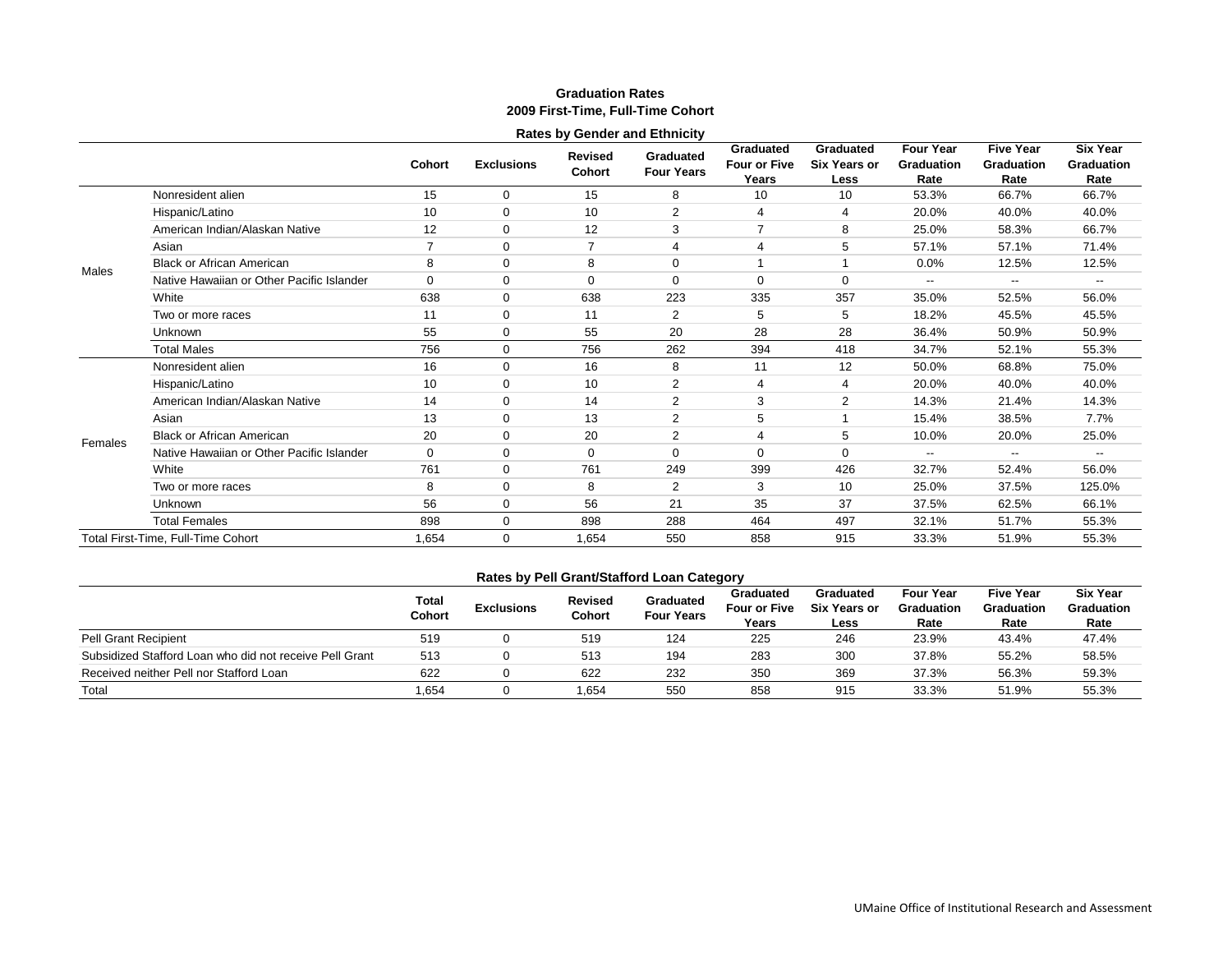#### **Graduation Rates 2010 First-Time, Full-Time Cohort**

|                           |                                           |                |                   |                                 | <b>Rates by Gender and Ethnicity</b> |                                    |                                          |                                               |                                               |                                              |
|---------------------------|-------------------------------------------|----------------|-------------------|---------------------------------|--------------------------------------|------------------------------------|------------------------------------------|-----------------------------------------------|-----------------------------------------------|----------------------------------------------|
|                           |                                           | Cohort         | <b>Exclusions</b> | <b>Revised</b><br><b>Cohort</b> | Graduated<br><b>Four Years</b>       | Graduated<br>Four or Five<br>Years | Graduated<br><b>Six Years or</b><br>Less | <b>Four Year</b><br><b>Graduation</b><br>Rate | <b>Five Year</b><br><b>Graduation</b><br>Rate | <b>Six Year</b><br><b>Graduation</b><br>Rate |
|                           | Nonresident alien                         | 16             | $\mathbf 0$       | 16                              | $\overline{7}$                       | 7                                  | $\overline{7}$                           | 43.8%                                         | 43.8%                                         | 43.8%                                        |
|                           | Hispanic/Latino                           | 15             | $\Omega$          | 15                              | 3                                    | 5                                  | 5                                        | 20.0%                                         | 33.3%                                         | 33.3%                                        |
|                           | American Indian/Alaskan Native            | 6              | $\Omega$          | 6                               | $\mathbf 0$                          | 3                                  | 3                                        | 0.0%                                          | 50.0%                                         | 50.0%                                        |
|                           | Asian                                     | 18             | $\mathbf 0$       | 18                              | 6                                    | 8                                  | 8                                        | 33.3%                                         | 44.4%                                         | 44.4%                                        |
|                           | <b>Black or African American</b>          | 21             |                   | 20                              | 4                                    | 10                                 | 10                                       | 20.0%                                         | 50.0%                                         | 50.0%                                        |
|                           | Native Hawaiian or Other Pacific Islander | $\mathbf 0$    | $\Omega$          | $\Omega$                        | $\Omega$                             | $\Omega$                           | $\mathbf 0$                              | --                                            | $\overline{\phantom{a}}$                      | $\overline{\phantom{a}}$                     |
|                           | White                                     | 747            | $\overline{2}$    | 745                             | 243                                  | 405                                | 436                                      | 32.6%                                         | 54.4%                                         | 58.5%                                        |
|                           | Two or more races                         | 20             | $\Omega$          | 20                              | 6                                    | 9                                  | 11                                       | 30.0%                                         | 45.0%                                         | 55.0%                                        |
| Males<br>Asian<br>Females | <b>Unknown</b>                            | 45             | $\mathbf 0$       | 45                              | 14                                   | 20                                 | 25                                       | 31.1%                                         | 44.4%                                         | 55.6%                                        |
|                           | <b>Total Males</b>                        | 888            | 3                 | 885                             | 283                                  | 467                                | 505                                      | 32.0%                                         | 52.8%                                         | 57.1%                                        |
|                           | Nonresident alien                         | 17             | $\Omega$          | 17                              | 11                                   | 12                                 | 12                                       | 64.7%                                         | 70.6%                                         | 70.6%                                        |
|                           | Hispanic/Latino                           | 16             | $\Omega$          | 16                              | 8                                    | 9                                  | 9                                        | 50.0%                                         | 56.3%                                         | 56.3%                                        |
|                           | American Indian/Alaskan Native            | $\overline{7}$ | $\Omega$          | 7                               |                                      | 2                                  | $\overline{2}$                           | 14.3%                                         | 28.6%                                         | 28.6%                                        |
|                           |                                           | $\overline{7}$ | $\Omega$          | 7                               |                                      |                                    |                                          | 14.3%                                         | 14.3%                                         | 14.3%                                        |
|                           | <b>Black or African American</b>          | $\overline{7}$ | $\Omega$          | 7                               | $\overline{2}$                       | 5                                  | 5                                        | 28.6%                                         | 71.4%                                         | 71.4%                                        |
|                           | Native Hawaiian or Other Pacific Islander | $\mathbf 0$    | $\Omega$          | $\Omega$                        | $\Omega$                             | $\Omega$                           | $\Omega$                                 | --                                            | $\overline{\phantom{a}}$                      | Ξ.                                           |
|                           | White                                     | 703            |                   | 702                             | 288                                  | 408                                | 432                                      | 41.0%                                         | 58.1%                                         | 61.5%                                        |
|                           | Two or more races                         | 17             | $\Omega$          | 17                              | 6                                    | 10                                 | 10                                       | 35.3%                                         | 58.8%                                         | 58.8%                                        |
|                           | <b>Unknown</b>                            | 55             | $\mathbf 0$       | 55                              | 22                                   | 28                                 | 29                                       | 40.0%                                         | 50.9%                                         | 52.7%                                        |
|                           | <b>Total Females</b>                      | 829            |                   | 828                             | 339                                  | 475                                | 500                                      | 40.9%                                         | 57.4%                                         | 60.4%                                        |
|                           | Total First-Time, Full-Time Cohort        | 1,717          | 4                 | 1,713                           | 622                                  | 942                                | 1,005                                    | 36.3%                                         | 55.0%                                         | 58.7%                                        |

|                                                         | <b>Total</b><br>Cohort | <b>Exclusions</b> | <b>Revised</b><br>Cohort | Graduated<br><b>Four Years</b> | Graduated<br><b>Four or Five</b><br>Years | Graduated<br><b>Six Years or</b><br>Less | <b>Four Year</b><br>Graduation<br>Rate | <b>Five Year</b><br><b>Graduation</b><br>Rate | Six Year<br>Graduation<br>Rate |
|---------------------------------------------------------|------------------------|-------------------|--------------------------|--------------------------------|-------------------------------------------|------------------------------------------|----------------------------------------|-----------------------------------------------|--------------------------------|
| <b>Pell Grant Recipient</b>                             | 583                    |                   | 580                      | 169                            | 277                                       | 298                                      | 29.1%                                  | 47.8%                                         | 51.4%                          |
| Subsidized Stafford Loan who did not receive Pell Grant | 494                    |                   | 494                      | 163                            | 260                                       | 277                                      | 33.0%                                  | 52.6%                                         | 56.1%                          |
| Received neither Pell nor Stafford Loan                 | 640                    |                   | 639                      | 290                            | 405                                       | 430                                      | 45.4%                                  | 63.4%                                         | 67.3%                          |
| Total                                                   | 1.717                  |                   | .713                     | 622                            | 942                                       | 1,005                                    | 36.3%                                  | 55.0%                                         | 58.7%                          |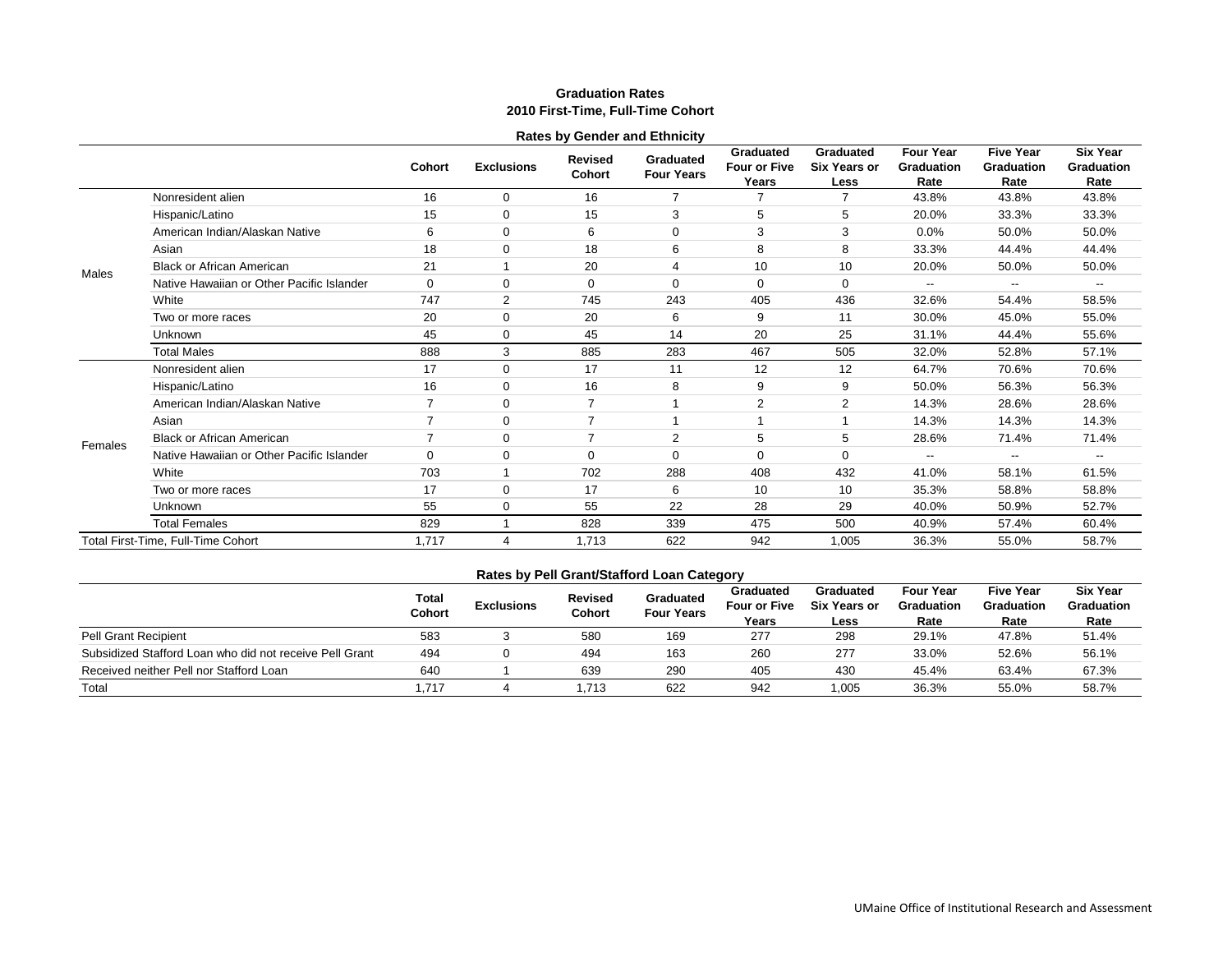#### **Graduation Rates 2011 First-Time, Full-Time Cohort**

|         |                                           |               |                   | <b>Rates by Gender and Ethnicity</b> |                                |                                    |                                          |                                        |                                        |                                              |
|---------|-------------------------------------------|---------------|-------------------|--------------------------------------|--------------------------------|------------------------------------|------------------------------------------|----------------------------------------|----------------------------------------|----------------------------------------------|
|         |                                           | <b>Cohort</b> | <b>Exclusions</b> | Revised<br>Cohort                    | Graduated<br><b>Four Years</b> | Graduated<br>Four or Five<br>Years | Graduated<br><b>Six Years or</b><br>Less | <b>Four Year</b><br>Graduation<br>Rate | <b>Five Year</b><br>Graduation<br>Rate | <b>Six Year</b><br><b>Graduation</b><br>Rate |
|         | Nonresident alien                         | 17            | $\Omega$          | 17                                   | 6                              | 10                                 | 11                                       | 35.3%                                  | 58.8%                                  | 64.7%                                        |
|         | Hispanic/Latino                           | 24            | 0                 | 24                                   |                                | 12                                 | 13                                       | 29.2%                                  | 50.0%                                  | 54.2%                                        |
|         | American Indian/Alaskan Native            | 7             | 0                 | $\overline{7}$                       |                                |                                    |                                          | 14.3%                                  | 14.3%                                  | 14.3%                                        |
|         | Asian                                     | 6             | 0                 | 6                                    |                                | 3                                  | 3                                        | 16.7%                                  | 50.0%                                  | 50.0%                                        |
| Males   | <b>Black or African American</b>          | 20            | 0                 | 20                                   | $\overline{2}$                 | 12                                 | 12                                       | 10.0%                                  | 60.0%                                  | 60.0%                                        |
|         | Native Hawaiian or Other Pacific Islander | $\mathbf 0$   | 0                 | $\Omega$                             | $\Omega$                       | $\Omega$                           | $\Omega$                                 | --                                     | $\overline{\phantom{a}}$               | $\overline{\phantom{a}}$                     |
|         | White                                     | 731           | 0                 | 731                                  | 250                            | 375                                | 401                                      | 34.2%                                  | 51.3%                                  | 54.9%                                        |
|         | Two or more races                         | 22            | $\mathbf 0$       | 22                                   | $\overline{4}$                 | 10                                 | 10                                       | 18.2%                                  | 45.5%                                  | 45.5%                                        |
|         | <b>Unknown</b>                            | 69            | 0                 | 69                                   | 25                             | 37                                 | 41                                       | 36.2%                                  | 53.6%                                  | 59.4%                                        |
|         | <b>Total Males</b>                        | 896           | $\Omega$          | 896                                  | 296                            | 460                                | 492                                      | 33.0%                                  | 51.3%                                  | 54.9%                                        |
|         | Nonresident alien                         | 15            | 0                 | 15                                   | 13                             | 13                                 | 13                                       | 86.7%                                  | 86.7%                                  | 86.7%                                        |
|         | Hispanic/Latino                           | 11            | 0                 | 11                                   | $\overline{4}$                 | $\overline{7}$                     | $\overline{7}$                           | 36.4%                                  | 63.6%                                  | 63.6%                                        |
|         | American Indian/Alaskan Native            | 15            | 0                 | 15                                   | $\overline{4}$                 | $\overline{7}$                     | 7                                        | 26.7%                                  | 46.7%                                  | 46.7%                                        |
|         | Asian                                     | 8             | $\Omega$          | 8                                    | $\overline{4}$                 | 5                                  | 6                                        | 50.0%                                  | 62.5%                                  | 75.0%                                        |
| Females | <b>Black or African American</b>          |               | 0                 | 7                                    | $\Omega$                       | 4                                  |                                          | 0.0%                                   | 57.1%                                  | 57.1%                                        |
|         | Native Hawaiian or Other Pacific Islander |               | $\Omega$          |                                      | $\Omega$                       | $\Omega$                           | $\Omega$                                 | $\overline{\phantom{a}}$               | --                                     | ٠.                                           |
|         | White                                     | 682           | $\Omega$          | 682                                  | 293                            | 401                                | 413                                      | 43.0%                                  | 58.8%                                  | 60.6%                                        |
|         | Two or more races                         | 24            | $\Omega$          | 24                                   | 9                              | 14                                 | 14                                       | 37.5%                                  | 58.3%                                  | 58.3%                                        |
|         | Unknown                                   | 76            | 0                 | 76                                   | 31                             | 43                                 | 43                                       | 40.8%                                  | 56.6%                                  | 56.6%                                        |
|         | <b>Total Females</b>                      | 839           | 0                 | 839                                  | 358                            | 494                                | 507                                      | 42.7%                                  | 58.9%                                  | 60.4%                                        |
|         | Total First-Time, Full-Time Cohort        | 1,735         | $\Omega$          | 1,735                                | 654                            | 954                                | 999                                      | 37.7%                                  | 55.0%                                  | 57.6%                                        |

|                                                         | <b>Total</b><br>Cohort | <b>Exclusions</b> | <b>Revised</b><br>Cohort | Graduated<br><b>Four Years</b> | Graduated<br><b>Four or Five</b><br>Years | Graduated<br><b>Six Years or</b><br>Less | <b>Four Year</b><br>Graduation<br>Rate | <b>Five Year</b><br><b>Graduation</b><br>Rate | Six Year<br>Graduation<br>Rate |
|---------------------------------------------------------|------------------------|-------------------|--------------------------|--------------------------------|-------------------------------------------|------------------------------------------|----------------------------------------|-----------------------------------------------|--------------------------------|
| <b>Pell Grant Recipient</b>                             | 610                    |                   | 610                      | 172                            | 278                                       | 295                                      | 28.2%                                  | 45.6%                                         | 48.4%                          |
| Subsidized Stafford Loan who did not receive Pell Grant | 525                    |                   | 525                      | 191                            | 286                                       | 300                                      | 36.4%                                  | 54.5%                                         | 57.1%                          |
| Received neither Pell nor Stafford Loan                 | 600                    |                   | 600                      | 291                            | 390                                       | 404                                      | 48.5%                                  | 65.0%                                         | 67.3%                          |
| Total                                                   | 1.735                  |                   | .735                     | 654                            | 954                                       | 999                                      | 37.7%                                  | 55.0%                                         | 57.6%                          |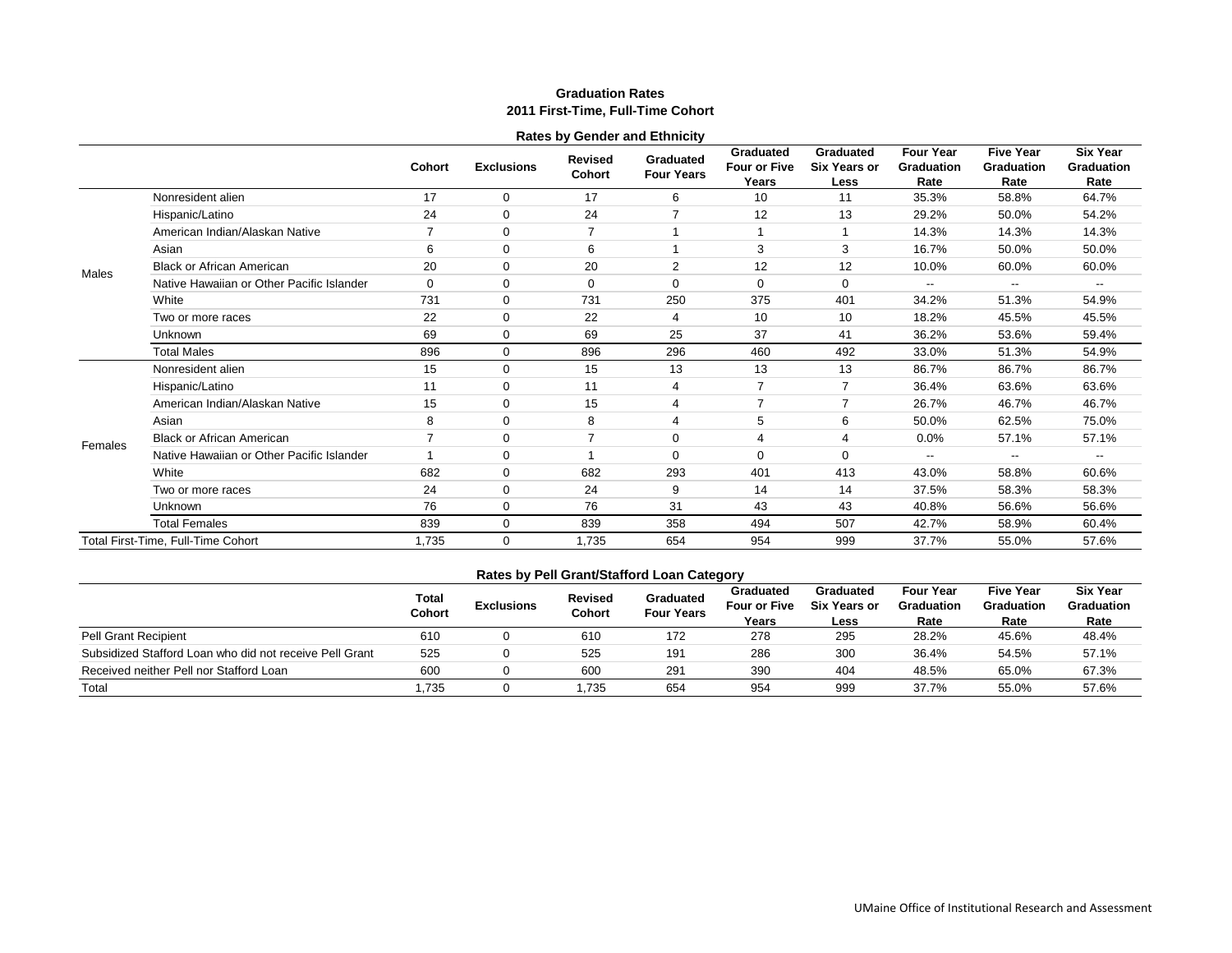#### **Graduation Rates 2012 First-Time, Full-Time Cohort**

|         |                                           |               |                   |                                 | <b>Rates by Gender and Ethnicity</b> |                                    |                                          |                                               |                                        |                                              |
|---------|-------------------------------------------|---------------|-------------------|---------------------------------|--------------------------------------|------------------------------------|------------------------------------------|-----------------------------------------------|----------------------------------------|----------------------------------------------|
|         |                                           | <b>Cohort</b> | <b>Exclusions</b> | <b>Revised</b><br><b>Cohort</b> | Graduated<br><b>Four Years</b>       | Graduated<br>Four or Five<br>Years | Graduated<br><b>Six Years or</b><br>Less | <b>Four Year</b><br><b>Graduation</b><br>Rate | <b>Five Year</b><br>Graduation<br>Rate | <b>Six Year</b><br><b>Graduation</b><br>Rate |
|         | Nonresident alien                         | 19            | 0                 | 19                              | 7                                    | 11                                 | 11                                       | 36.8%                                         | 57.9%                                  | 57.9%                                        |
|         | Hispanic/Latino                           | 28            | $\mathbf 0$       | 28                              | 5                                    | 8                                  | 10                                       | 17.9%                                         | 28.6%                                  | 35.7%                                        |
|         | American Indian/Alaskan Native            | 4             | 0                 | 4                               | 0                                    |                                    |                                          | 0.0%                                          | 25.0%                                  | 25.0%                                        |
|         | Asian                                     | 14            | $\mathbf 0$       | 14                              | $\overline{7}$                       | 10                                 | 12                                       | 50.0%                                         | 71.4%                                  | 85.7%                                        |
| Males   | <b>Black or African American</b>          | 19            | 0                 | 19                              | $\overline{2}$                       | 5                                  | 6                                        | 10.5%                                         | 26.3%                                  | 31.6%                                        |
|         | Native Hawaiian or Other Pacific Islander | $\mathbf 0$   | 0                 | $\mathbf 0$                     | $\mathbf 0$                          | 0                                  | $\mathbf 0$                              | --                                            |                                        |                                              |
|         | White                                     | 822           |                   | 821                             | 330                                  | 467                                | 495                                      | 40.2%                                         | 56.9%                                  | 60.3%                                        |
|         | Two or more races                         | 29            | 0                 | 29                              | $\overline{7}$                       | 14                                 | 16                                       | 24.1%                                         | 48.3%                                  | 55.2%                                        |
|         | Unknown                                   | 70            | 0                 | 70                              | 26                                   | 41                                 | 44                                       | 37.1%                                         | 58.6%                                  | 62.9%                                        |
|         | <b>Total Males</b>                        | 1,005         |                   | 1,004                           | 384                                  | 557                                | 595                                      | 38.2%                                         | 55.5%                                  | 59.3%                                        |
|         | Nonresident alien                         | 30            | $\mathbf 0$       | 30                              | 18                                   | 22                                 | 22                                       | 60.0%                                         | 73.3%                                  | 73.3%                                        |
|         | Hispanic/Latino                           | 31            | 0                 | 31                              | 15                                   | 21                                 | 22                                       | 48.4%                                         | 67.7%                                  | 71.0%                                        |
|         | American Indian/Alaskan Native            | 17            | $\mathbf 0$       | 17                              | 3                                    | 6                                  | 6                                        | 17.6%                                         | 35.3%                                  | 35.3%                                        |
|         | Asian                                     | 25            | $\mathbf 0$       | 25                              | 9                                    | 15                                 | 17                                       | 36.0%                                         | 60.0%                                  | 68.0%                                        |
| Females | <b>Black or African American</b>          | 9             | $\mathbf 0$       | 9                               | 2                                    | 2                                  | 4                                        | 22.2%                                         | 22.2%                                  | 44.4%                                        |
|         | Native Hawaiian or Other Pacific Islander | $\mathbf 0$   | $\mathbf 0$       | 0                               | $\mathbf 0$                          | 0                                  | 0                                        | --                                            | $-$                                    | $\overline{\phantom{a}}$                     |
|         | White                                     | 718           | 0                 | 718                             | 311                                  | 423                                | 439                                      | 43.3%                                         | 58.9%                                  | 61.1%                                        |
|         | Two or more races                         | 18            | $\mathbf 0$       | 18                              | $\overline{2}$                       | 5                                  | 6                                        | 11.1%                                         | 27.8%                                  | 33.3%                                        |
|         | Unknown                                   | 66            | 0                 | 66                              | 26                                   | 45                                 | 45                                       | 39.4%                                         | 68.2%                                  | 68.2%                                        |
|         | <b>Total Females</b>                      | 914           | 0                 | 914                             | 386                                  | 539                                | 561                                      | 42.2%                                         | 59.0%                                  | 61.4%                                        |
|         | Total First-Time, Full-Time Cohort        | 1,919         |                   | 1,918                           | 770                                  | 1,096                              | 1,156                                    | 40.1%                                         | 57.1%                                  | 60.3%                                        |

|                                                         | Total<br>Cohort | <b>Exclusions</b> | Revised<br>Cohort | Graduated<br><b>Four Years</b> | Graduated<br><b>Four or Five</b><br>Years | Graduated<br><b>Six Years or</b><br>Less | <b>Four Year</b><br>Graduation<br>Rate | <b>Five Year</b><br>Graduation<br>Rate | Six Year<br>Graduation<br>Rate |
|---------------------------------------------------------|-----------------|-------------------|-------------------|--------------------------------|-------------------------------------------|------------------------------------------|----------------------------------------|----------------------------------------|--------------------------------|
| <b>Pell Grant Recipient</b>                             | 673             |                   | 673               | 192                            | 311                                       | 341                                      | 28.5%                                  | 46.2%                                  | 50.7%                          |
| Subsidized Stafford Loan who did not receive Pell Grant | 550             |                   | 550               | 239                            | 329                                       | 339                                      | 43.5%                                  | 59.8%                                  | 61.6%                          |
| Received neither Pell nor Stafford Loan                 | 696             |                   | 695               | 339                            | 456                                       | 476                                      | 48.8%                                  | 65.6%                                  | 68.5%                          |
| Total                                                   | 1.919           |                   | 1.918             | 770                            | 1,096                                     | .156                                     | 40.1%                                  | 57.1%                                  | 60.3%                          |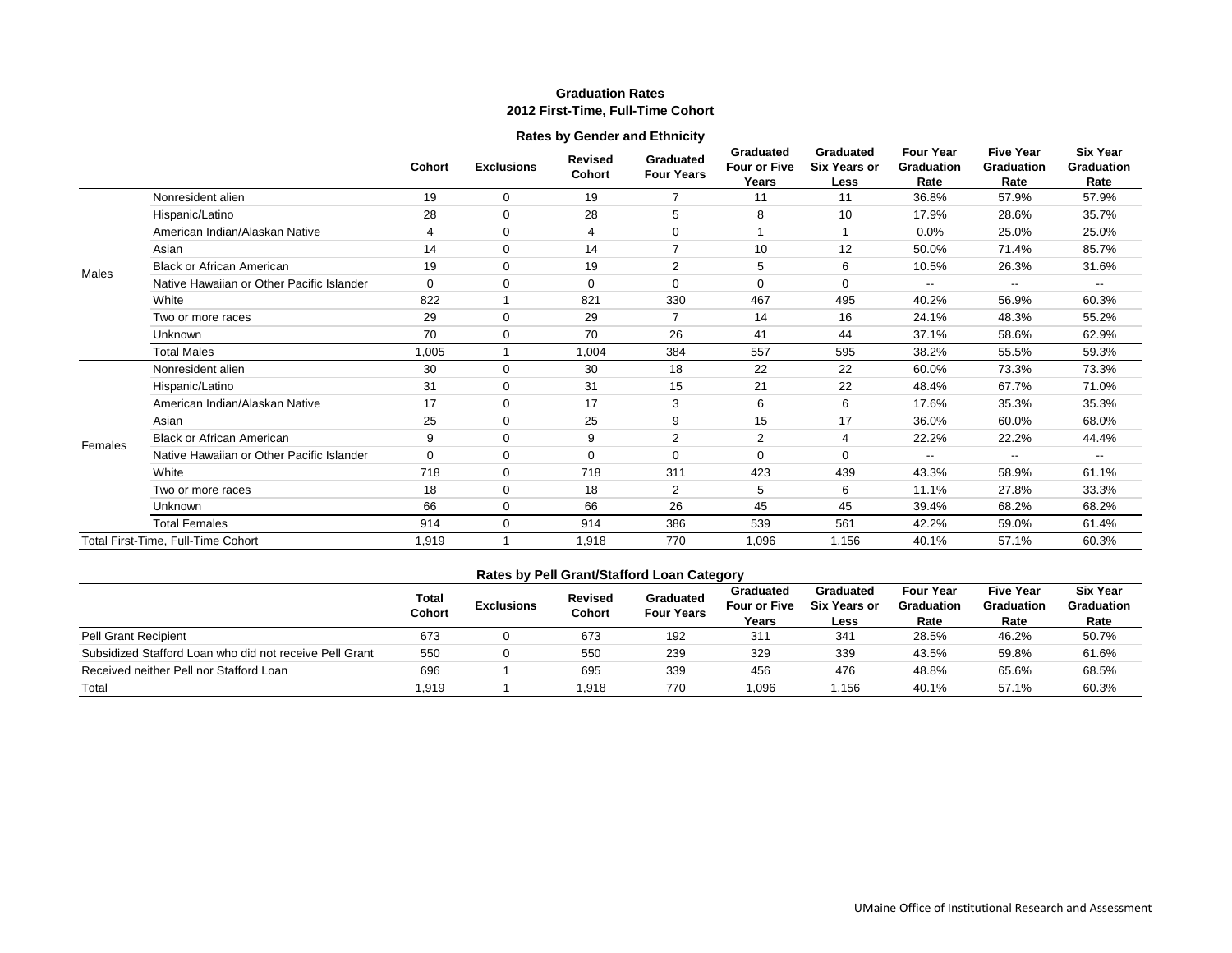#### **Graduation Rates 2013 First-Time, Full-Time Cohort**

|         |                                           |                |                   |                          | <b>Rates by Gender and Ethnicity</b> |                                           |                                          |                                               |                                                                                                                                                              |                                              |
|---------|-------------------------------------------|----------------|-------------------|--------------------------|--------------------------------------|-------------------------------------------|------------------------------------------|-----------------------------------------------|--------------------------------------------------------------------------------------------------------------------------------------------------------------|----------------------------------------------|
|         |                                           | <b>Cohort</b>  | <b>Exclusions</b> | <b>Revised</b><br>Cohort | Graduated<br><b>Four Years</b>       | Graduated<br><b>Four or Five</b><br>Years | Graduated<br><b>Six Years or</b><br>Less | <b>Four Year</b><br><b>Graduation</b><br>Rate | <b>Five Year</b><br><b>Graduation</b><br>Rate                                                                                                                | <b>Six Year</b><br><b>Graduation</b><br>Rate |
|         | Nonresident alien                         | 22             | $\mathbf 0$       | 22                       | 13                                   | 14                                        | 14                                       | 59.1%                                         | 63.6%                                                                                                                                                        | 63.6%                                        |
|         | Hispanic/Latino                           | 35             | 0                 | 35                       | 7                                    | 13                                        | 13                                       | 20.0%                                         | 37.1%                                                                                                                                                        | 37.1%                                        |
|         | American Indian/Alaskan Native            | 11             | $\mathbf 0$       | 11                       | $\mathbf 0$                          | $\mathbf 0$                               | $\mathbf 0$                              | 0.0%                                          | 0.0%                                                                                                                                                         | 0.0%                                         |
|         | Asian                                     | 19             | $\mathbf 0$       | 19                       | 8                                    | 13                                        | 13                                       | 42.1%                                         | 68.4%                                                                                                                                                        | 68.4%                                        |
| Males   | <b>Black or African American</b>          | 28             | 0                 | 28                       | 5                                    | 10                                        | 11                                       | 17.9%                                         | 35.7%                                                                                                                                                        | 39.3%                                        |
|         | Native Hawaiian or Other Pacific Islander | $\Omega$       | $\mathbf 0$       | $\Omega$                 | $\Omega$                             | $\Omega$                                  | $\Omega$                                 | --                                            | $\overline{\phantom{a}}$<br>53.8%<br>53.3%<br>46.9%<br>52.3%<br>70.0%<br>41.9%<br>25.0%<br>57.1%<br>25.0%<br>--<br>58.4%<br>29.4%<br>66.7%<br>56.5%<br>54.3% | $-$                                          |
|         | White                                     | 924            | 2                 | 922                      | 343                                  | 496                                       | 523                                      | 37.2%                                         |                                                                                                                                                              | 56.7%                                        |
|         | Two or more races                         | 30             | $\mathbf 0$       | 30                       | 12                                   | 16                                        | 17                                       | 40.0%                                         |                                                                                                                                                              | 56.7%                                        |
|         | <b>Unknown</b>                            | 64             | $\mathbf 0$       | 64                       | 22                                   | 30                                        | 32                                       | 34.4%                                         |                                                                                                                                                              | 50.0%                                        |
|         | <b>Total Males</b>                        | 1,133          | 2                 | 1,131                    | 410                                  | 592                                       | 623                                      | 36.3%                                         |                                                                                                                                                              | 55.1%                                        |
|         | Nonresident alien                         | 20             | $\mathbf 0$       | 20                       | 11                                   | 14                                        | 15                                       | 55.0%                                         |                                                                                                                                                              | 75.0%                                        |
|         | Hispanic/Latino                           | 31             | $\mathbf 0$       | 31                       | 11                                   | 13                                        | 14                                       | 35.5%                                         |                                                                                                                                                              | 45.2%                                        |
|         | American Indian/Alaskan Native            | 12             | $\mathbf 0$       | 12                       | $\overline{2}$                       | 3                                         | 3                                        | 16.7%                                         |                                                                                                                                                              | 25.0%                                        |
|         | Asian                                     | $\overline{7}$ | $\mathbf 0$       | $\overline{7}$           | 3                                    | 4                                         | $\overline{4}$                           | 42.9%                                         |                                                                                                                                                              | 57.1%                                        |
| Females | <b>Black or African American</b>          | 24             | $\mathbf 0$       | 24                       | $\overline{2}$                       | 6                                         | $\overline{ }$                           | 8.3%                                          |                                                                                                                                                              | 29.2%                                        |
|         | Native Hawaiian or Other Pacific Islander | $\Omega$       | $\mathbf 0$       | $\Omega$                 | $\Omega$                             | $\Omega$                                  | $\Omega$                                 | $-$                                           |                                                                                                                                                              | $\overline{\phantom{a}}$                     |
|         | White                                     | 787            | $\mathbf 0$       | 787                      | 330                                  | 460                                       | 482                                      | 41.9%                                         |                                                                                                                                                              | 61.2%                                        |
|         | Two or more races                         | 34             | $\mathbf 0$       | 34                       | 6                                    | 10                                        | 12                                       | 17.6%                                         |                                                                                                                                                              | 35.3%                                        |
|         | Unknown                                   | 72             | $\mathbf 0$       | 72                       | 38                                   | 48                                        | 49                                       | 52.8%                                         |                                                                                                                                                              | 68.1%                                        |
|         | <b>Total Females</b>                      | 987            | $\mathbf 0$       | 987                      | 403                                  | 558                                       | 586                                      | 40.8%                                         |                                                                                                                                                              | 59.4%                                        |
|         | Total First-Time, Full-Time Cohort        | 2,120          | 2                 | 2,118                    | 813                                  | 1,150                                     | 1,209                                    | 38.4%                                         |                                                                                                                                                              | 57.1%                                        |

|                                                         | <b>Total</b><br>Cohort | <b>Exclusions</b> | <b>Revised</b><br>Cohort | <b>Graduated</b><br><b>Four Years</b> | $\sim$<br>Graduated<br><b>Four or Five</b><br>Years | Graduated<br><b>Six Years or</b><br>Less | <b>Four Year</b><br>Graduation<br>Rate | <b>Five Year</b><br>Graduation<br>Rate | Six Year<br>Graduation<br>Rate |
|---------------------------------------------------------|------------------------|-------------------|--------------------------|---------------------------------------|-----------------------------------------------------|------------------------------------------|----------------------------------------|----------------------------------------|--------------------------------|
| <b>Pell Grant Recipient</b>                             | 761                    |                   | 761                      | 223                                   | 353                                                 | 374                                      | 29.3%                                  | 46.4%                                  | 49.1%                          |
| Subsidized Stafford Loan who did not receive Pell Grant | 564                    |                   | 564                      | 201                                   | 299                                                 | 318                                      | 35.6%                                  | 53.0%                                  | 56.4%                          |
| Received neither Pell nor Stafford Loan                 | 795                    |                   | 793                      | 389                                   | 498                                                 | 517                                      | 49.1%                                  | 62.8%                                  | 65.2%                          |
| Total                                                   | 2.120                  |                   | 2.118                    | 813                                   | .150                                                | 209.                                     | 38.4%                                  | 54.3%                                  | 57.1%                          |